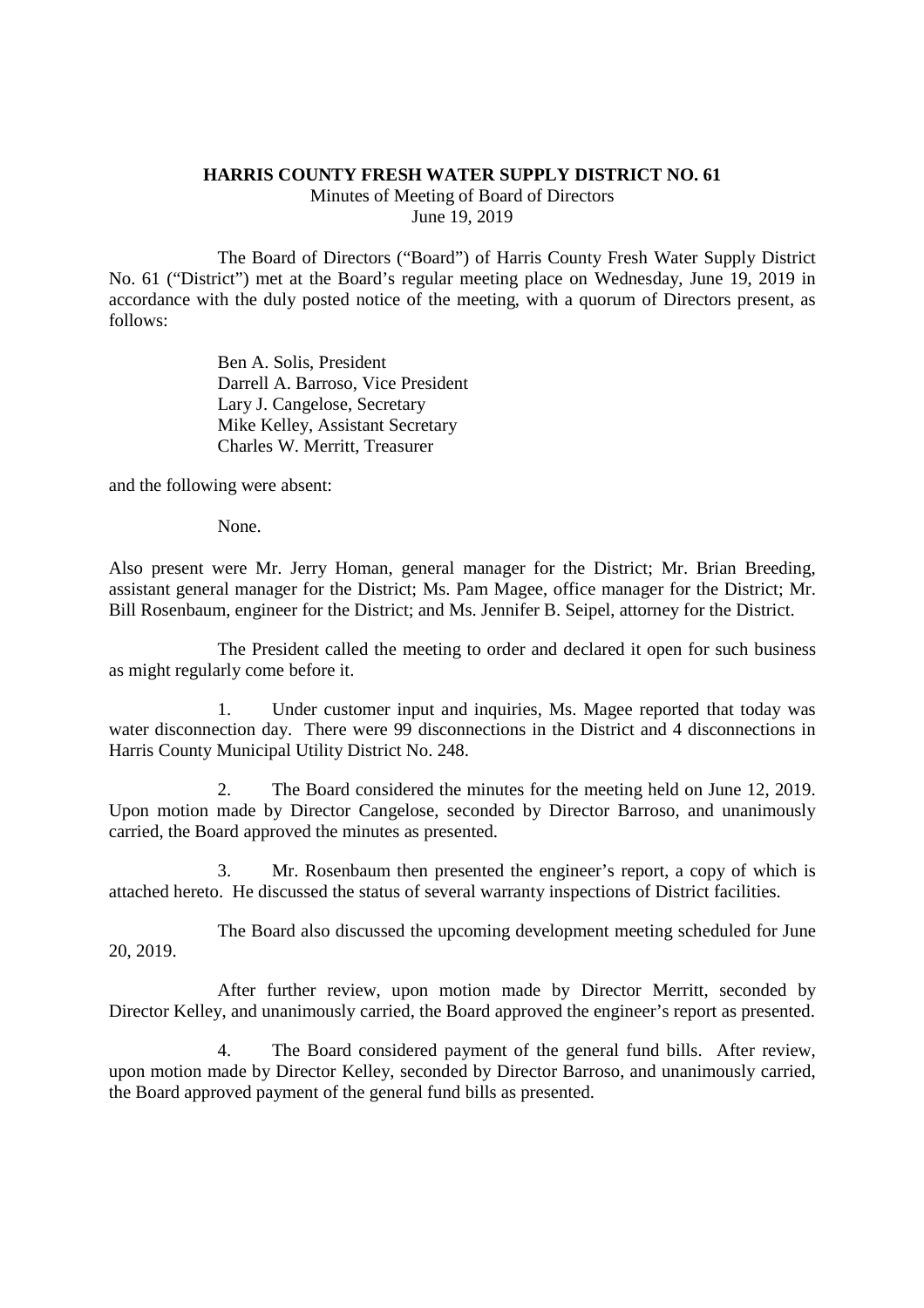5. Ms. Magee, Mr. Homan, and Mr. Breeding presented the management report. Mr. Breeding reported that installation of the automated meters is continuing at a robust pace.

Mr. Homan discussed the forthcoming expiration of several contracts between the District and neighboring municipal utility districts.

Upon motion made by Director Cangelose, seconded by Director Merritt, and unanimously carried, the Board approved the management report as presented.

6. The Board lastly considered items for the next Board meeting.

There being no further business to come before the Board, the meeting was adjourned.

Secretary